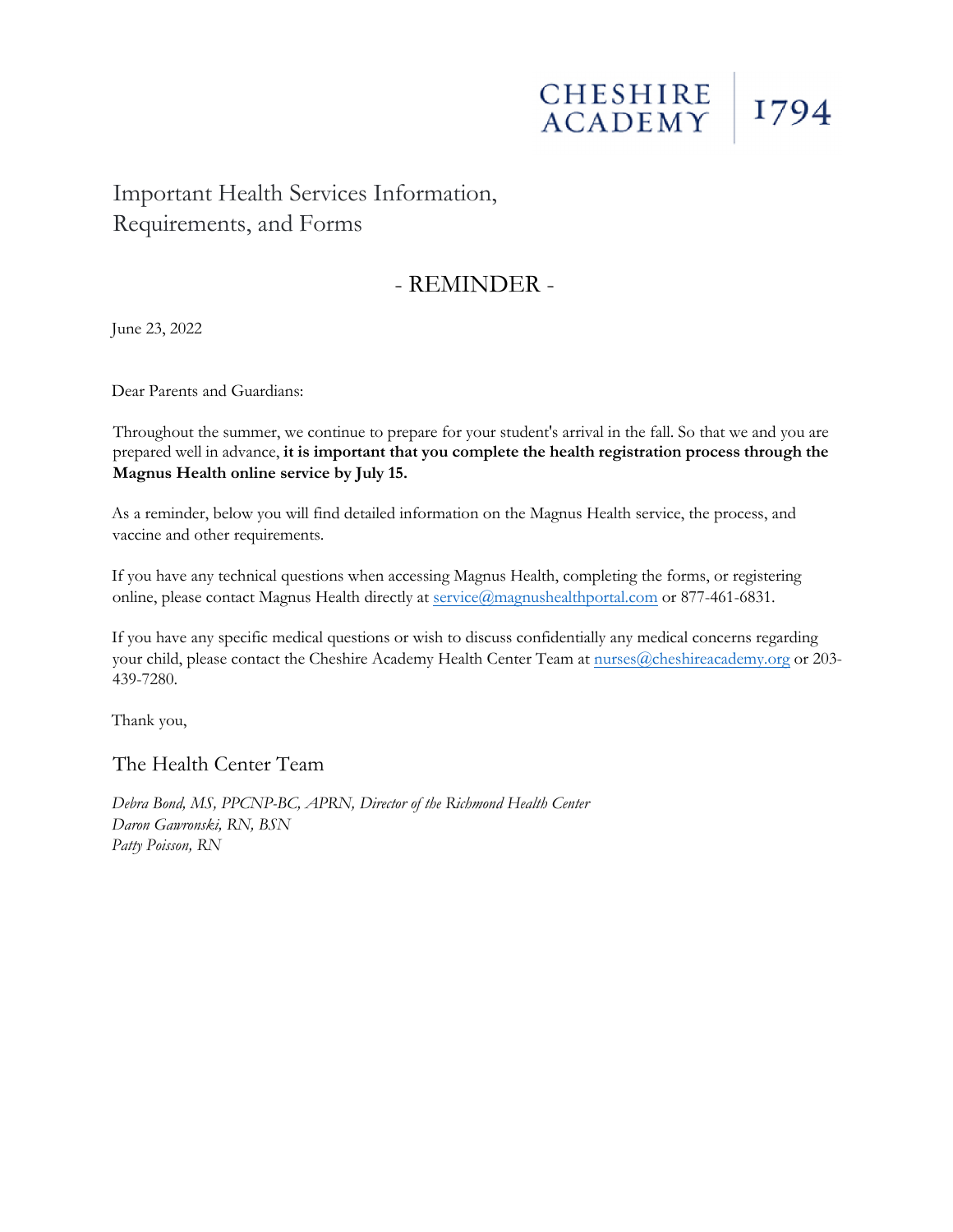

#### **Important Instructions & Information for Parents & Guardians**

At Cheshire Academy, student health information is collected, stored, and managed through the Magnus Health system to provide efficient, secure, and consistent service to families.

Magnus Health is accessed securely through the **My Cheshire parent portal** of the CA website using your Cheshire Academy username and password. By accessing Magnus Health, parents will receive instructions on how to complete the online medical registration and obtain healthcare provider forms.

#### **1. Physical Examination**

You will need to schedule your student's visit with your healthcare provider to obtain a current physical examination and to ensure that all required Connecticut immunizations and health screenings have been received prior to arrival at school. All students require a physical examination every year due to our sports and activities requirement.

#### **2. Immunizations**

The Physical Examination and Immunization forms are available on Magnus Health to be downloaded and completed by your healthcare provider. Per Connecticut state immunizations laws, all students must provide medical documentation of all dates (month/day/year) of all immunizations received since birth, signed by a physician or practitioner. If the immunization dates are not provided or if the medical documentation has been lost, your student will be required to receive all mandatory immunizations once again, per public health code law.

#### **The following immunizations are required for medical clearance:**

- o DPT/DTap/Td(Diptheria/Tetanus/Pertussis) at least 3 doses with the last dose given after the age of 4 years
- o Tdap booster dose given after the age of 11 years
- o Polio at least 3 doses with the last dose given after the age of 4 years
- o MMR (Measles/Mumps/Rubella) 2 doses of MMR with the first dose given after the age of 1 year
- o Hepatitis B 3 doses
- o Hepatitis A 2 doses
- o Meningococcal  $(A, C, Y, W)$  dose after the age of 11 years
- o Varivax 2 doses or medical documentation of Chicken Pox (Varicella) disease
- o COVID-19 vaccine required, up to date
- o Influenza vaccine required, annually